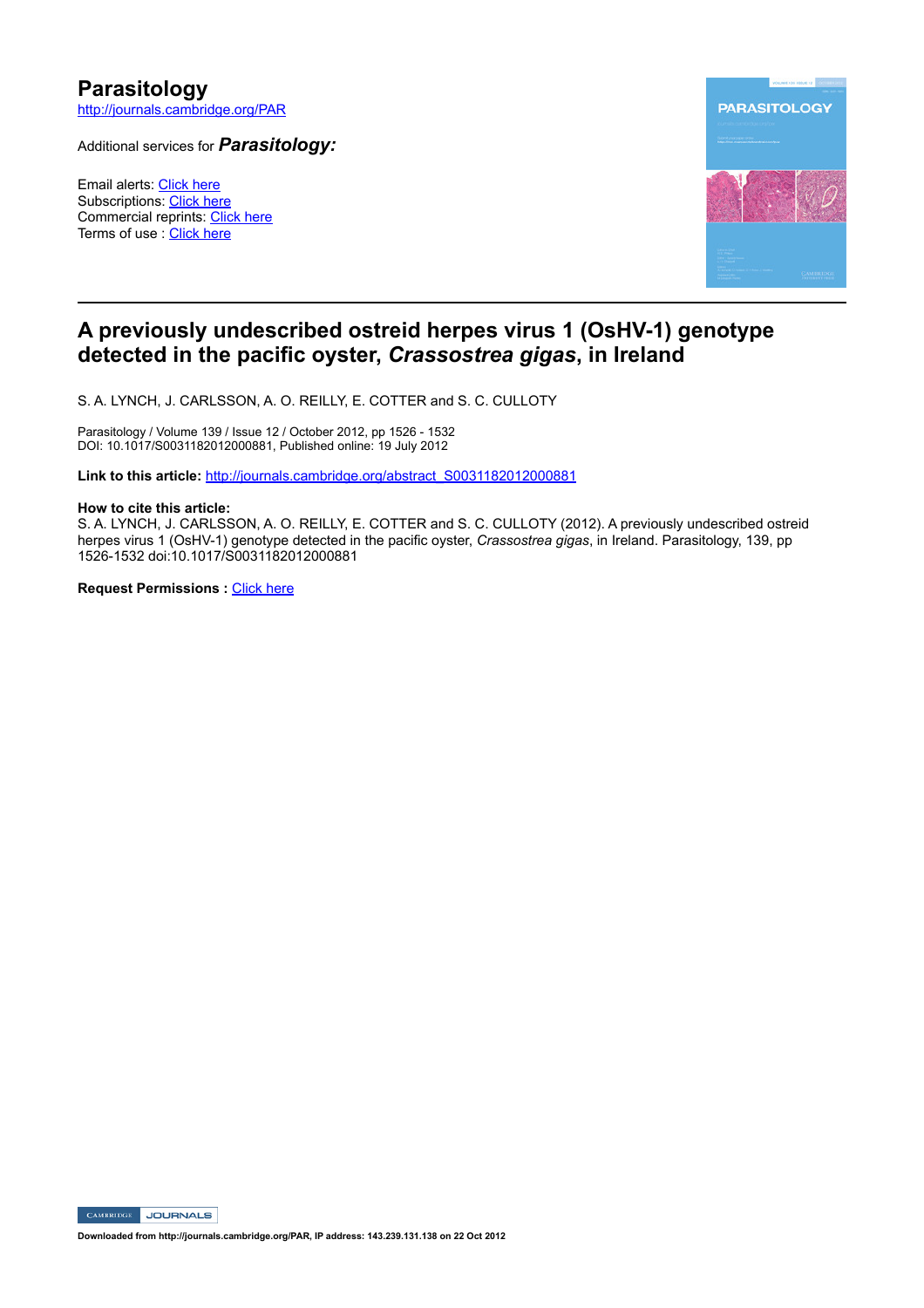# A previously undescribed ostreid herpes virus 1 (OsHV-1) genotype detected in the pacific oyster, Crassostrea gigas, in Ireland

# S. A. LYNCH\*, J. CARLSSON, A. O. REILLY, E. COTTER and S. C. CULLOTY

Aquaculture & Fisheries Development Centre, School of Biological, Earth & Environmental Sciences, University College Cork, The Cooperage, Distillery Fields, North Mall, Cork, Ireland

(Received 13 December 2011; revised 8 March, 25 April and 1 May 2012; accepted 2 May 2012; first published online 19 July 2012)

#### SUMMARY

Significant mortalities of the Pacific oyster, Crassostrea gigas, have been reported worldwide since the 1950s. The impact these re-occurring mortality events have had on the  $C$ . gigas industry has highlighted the necessity to determine the factors that may be causing these mortalities. This study investigated the possible role of ostreid herpes virus (OsHV-1) in  $C$ . gigas mortalities over 2 successive summers at 2 study areas in Ireland. A single sample of adult C. gigas, which had been experiencing mortalities at one of the sites was screened. Successive cohorts of  $C$ , gigas spat obtained from a hatchery outside Ireland was relayed to both sites in 2003 and in 2004. Spat were screened each year prior to relaying. Samples were collected every 2 weeks and mortality counts were recorded and observed at both sites. Polymerase chain reaction (PCR) analysis and subsequent sequencing indicated that a previously undocumented variant genotype of OsHV-1 was present in the single cohort of adult C. gigas and in seed and juveniles at both sites, in both years. Analysis suggests that the Irish OsHV-1  $\mu$ var variant genotype is closely related to OsHV-1 μvar, first described in France in 2008.

Key words: ostreid herpes virus-1, variant, Crassostrea gigas, mortalities, Ireland.

#### INTRODUCTION

Significant mortalities in Crassostrea gigas were first recorded along the Japanese Pacific coast in 1945 (Koganezawa, 1974) and in the 1950s in North America (Glude, 1975). The phenomenon intensified throughout the 1960s and early 1970s in North America, particularly in Washington, and in oyster culture areas in Japan (Woelke, 1961; Pereyra, 1964; Imai et al. 1965; Mori et al. 1965; Lipovsky and Chew, 1972; Koganezawa, 1974; Glude, 1975; Beattie et al. 1980). More recently, significant mortalities have been recorded from a number of European countries, in particular France (Comps and Cochennec, 1993; Renault et al. 1994, 2000a; Goulletquer et al. 1998; Soletchnik et al. 1999; Samain et al. 2004; Dégremont et al. 2005, 2007) and Ireland (Cotter et al., 2010; European Food Safety Authority, 2010 [\(www.marine.ie/home/aboutus/](http://www.marine.ie/home/aboutus/newsroom/news/UpdateonOysterMortalities.htm) [newsroom/news/UpdateonOysterMortalities.htm](http://www.marine.ie/home/aboutus/newsroom/news/UpdateonOysterMortalities.htm)). The main cause of 'summer mortality syndrome' has not been definitively determined; however, many factors including pathogens, elevated temperatures, physiological stress associated with gonadal maturation, aquacultural practices, water quality, predators, phytoplankton blooms and genetic factors are all known to contribute to C. gigas summer mortalities (Renault et al. 1994;

Goulletquer et al. 1998; Berthelin et al. 2000; Lacoste et al. 2001; Le Roux et al. 2002; Dégremont et al. 2003; Huvet et al. 2004; Malham et al. 2009; Cotter et al., 2010). A multi-factorial aetiology has been suggested (Dégremont et al. 2005; Samain et al. 2007; Soletchnik et al. 2007; Samain and McCombie, 2008; Cotter et al. 2010). Previous studies have investigated the role of ostreid herpesvirus 1 (OsHV-1) and variants as causative agents in C. gigas summer mortalities and have found this virus to be particularly associated with larval and juvenile mortalities (Renault et al.  $1994$ ,  $2000a$ ; Le Deuff and Renault, 1999; Arzul et al. 2002; Vásquez-Yeomans et al. 2004; Friedman et al. 2005; Burge et al. 2006, 2007).

Ostreid herpesvirus 1 (OsHV-1) belongs to the genus Ostreavirus, family Malacoherpesviridae which is included in the order Herpesvirales (Davison et al. 2009). Viruses belonging to the order Herpesvirales are relatively large double-stranded DNA (dsDNA) viruses and can cause latent and/or lytic re-occurring infections (Sandri-Goldin, 2006; Mettenleiter and Sobrino, 2008). OsHV-1 μvar is a variant of OsHV-1 and is considered to be a more virulent strain (European Food Safety Authority, 2010). OsHV-1  $\mu$ var was originally associated with C. gigas mortalities in France in 2008 and in 2009 (Repamo, 2009; Segarra et al. 2010) and has subsequently been observed in Ireland ([http://web.](http://web.oie.int/wahis/public.php?page=single_report&pop=1&reportid=8503) [oie.int/wahis/public.php?page=single\\_report&pop=](http://web.oie.int/wahis/public.php?page=single_report&pop=1&reportid=8503) [1&reportid=8503\)](http://web.oie.int/wahis/public.php?page=single_report&pop=1&reportid=8503), the March region in Italy

<sup>\*</sup> Corresponding author: Tel:  $+353(0)$  21 4904615. Fax: + 353 (0) 21 4904664. E-mail: s.lynch@ucc.ie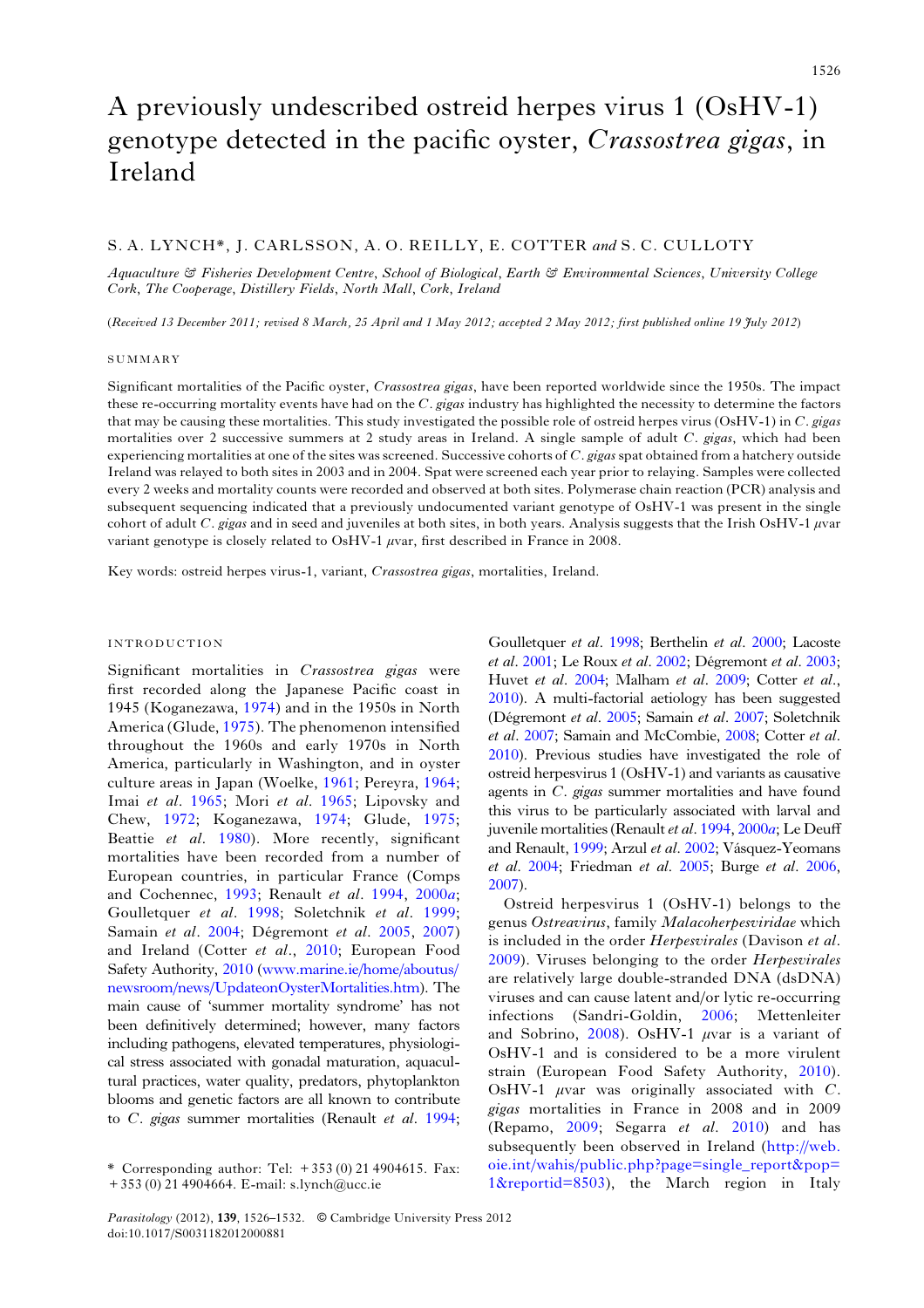(Dundon et al. 2011), the Netherlands [\(http://web.oie.](http://web.oie.int/wahis/public.php?page=single_report&pop=1&reportid=10749) [int/wahis/public.php?page=single\\_report&pop=](http://web.oie.int/wahis/public.php?page=single_report&pop=1&reportid=10749) [1&reportid=10749\)](http://web.oie.int/wahis/public.php?page=single_report&pop=1&reportid=10749), the UK [\(http://web.oie.int/wahis/](http://web.oie.int/wahis/public.php?page=single_report&pop=1&reportid=9527) [public.php?page=single\\_report&pop=1&reportid=](http://web.oie.int/wahis/public.php?page=single_report&pop=1&reportid=9527) [9527\)](http://web.oie.int/wahis/public.php?page=single_report&pop=1&reportid=9527) and south east Australia [\(http://web.oie.int/wahis/](http://web.oie.int/wahis/public.php?page=single_report&pop=1&reportid=10136) [public.php?page=single\\_report&pop=1&reportid=](http://web.oie.int/wahis/public.php?page=single_report&pop=1&reportid=10136) [10136\)](http://web.oie.int/wahis/public.php?page=single_report&pop=1&reportid=10136). Other variants have been observed in a wide range of bivalves including oysters, scallops, clams and abalone (Hine and Thorn, 1997; Hine et al. 1998; Renault et al. 2000b; Arzul et al. 2001a,b; Renault and Arzul, 2001; Chang et al. 2005; Davison et al. 2005; Hooper et al. 2007; Moss et al. 2007; Tan et al. 2008; Samain and McCombie, 2008).

Pépin et al. (2008) reported that abnormal mortalities in oyster samples were associated with a viral load range of  $6 \times 10^3$  to  $5.3 \times 10^7$  copies/ $\mu$ l or mg. There are an estimated  $10^{30}$  viruses in the worlds' oceans and previously unknown viruses are still routinely discovered in well-studied organisms such as the panaeid shrimp (Flegel, 2006). In general, mortalities associated with viruses in the marine ecosystem are expected to arise sporadically when conditions become less favourable for the host, such as a physiological stress induced by significant increases in temperature, causing the host to become immunocompromised and unable to suppress an infection (Suttle,  $2007$ ). In the case of OsHV-1 *μvar*, such mortality events, which occur in an intensively cultured commercial bivalve, have become more regular and widespread.

The main objective of this study was to investigate the role of ostreid herpesvirus 1 in summer mortalities of adult and C. gigas seed and juveniles in the Irish Sea. This study was part of a larger study that looked at a range of biological and physical factors contributing to oyster mortalities along the coast of Ireland (Malham et al. 2009; Cotter et al. 2010).

#### MATERIALS AND METHODS

## Study sites

Two field sampling areas were selected on the south east coast of Ireland: Dungarvan Harbour, Co. Waterford (52°03′N 007°35′W) where minimal mortalities had occurred and Bannow Bay, Co. Wexford (52°27′N 006°47′W) where more significant mortalities had previously been reported in Pacific oysters (Clarke, 1996). Bannow Bay, where C. gigas have been cultured since 1984, has an area of  $ca.1050$  ha, is  $8 \text{ km}$  long, and between 1 and  $3 \text{ km}$ wide. The sea enters this shallow bay through a narrow inlet at the southern end. Little flushing occurs at low tide and water stays in the bay for 2 tidal cycles. Approximately 75% of the bay is exposed at low tide. Dungarvan Harbour is an open bay of ca. 1300 ha. On a national basis, it holds the largest standing stock of C. gigas and is the most productive area of operation in Ireland. Two sites were selected within each of the two study areas (Bannow Site A (BA), Bannow Site B (BB); Dungarvan Site A (DA) and Dungarvan Site B (DB)). These sites were located at corresponding shore heights, i.e. 4 h exposure on spring tides. BA is a muddy site where mortalities had previously occurred, BB, DA and DB are all sandy sites where minimal mortalities had been recorded. Sites BA, DA and DB were all accessible at low neap tide but spring tides were required to access BB.

# **Oysters**

A sample of 29 market-sized C. gigas  $(n=29)$ (24 months old,  $60+g$ ) from Bannow Bay were provided by fishermen from stock that had been experiencing mortality in May 2003. In June 2003, a single cohort of hatchery-reared C. gigas spat (shell length  $\sim 15$ mm) was obtained from a hatchery outside of Ireland. An initial sample of 60 of these oysters was removed for screening by polymerase chain reaction (PCR) for OsHV-1 prior to relaying oysters at both Dungarvan and Bannow Bay (Dungarvan Bay A (DA), Dungarvan Bay B (DB), Bannow Bay A (BA), and Bannow Bay B (BB)). Oysters were randomly distributed into  $0.5 \text{ m}^2$ , 4 mm mesh bags on trestles at 2 densities used during the growing cycle: 1000 oysters bag<sup>-1</sup> ( $n=5$  per site) and 600 oysters bag<sup>-1</sup> ( $n=3$  per site). In June 2004, another single cohort of oysters was obtained from the same hatchery and an initial sample of 60 oysters was screened again prior to oysters being relayed to the same 4 sites, but at 1 density only (1000 oysters  $bag^{-1}$ ).

In both 2003 and 2004, 60 oysters were sampled from July to October at 2-week intervals from each of the sites with the exception of BB. This site was accessible only on spring tides, and was generally sampled on a monthly basis.

# **Mortality**

A total of 200 individuals were removed randomly from each bag every 2 weeks and were counted in situ to estimate oyster mortality. The percentage mortality was determined after counting the cupped empty shell only. Empty oyster shells were discarded after each count was completed. Sixty C. gigas were removed for PCR analysis while the remaining living C. gigas were returned to the bags.

# DNA extraction and PCR

In the 29 adult oysters sampled in May 2003, 100  $\mu$ l of haemolymph were withdrawn from the adductor muscle sinus of each oyster and stored at −20 °C. Initially phenol/chloroform extraction of DNA was carried out. However, poor template yield led to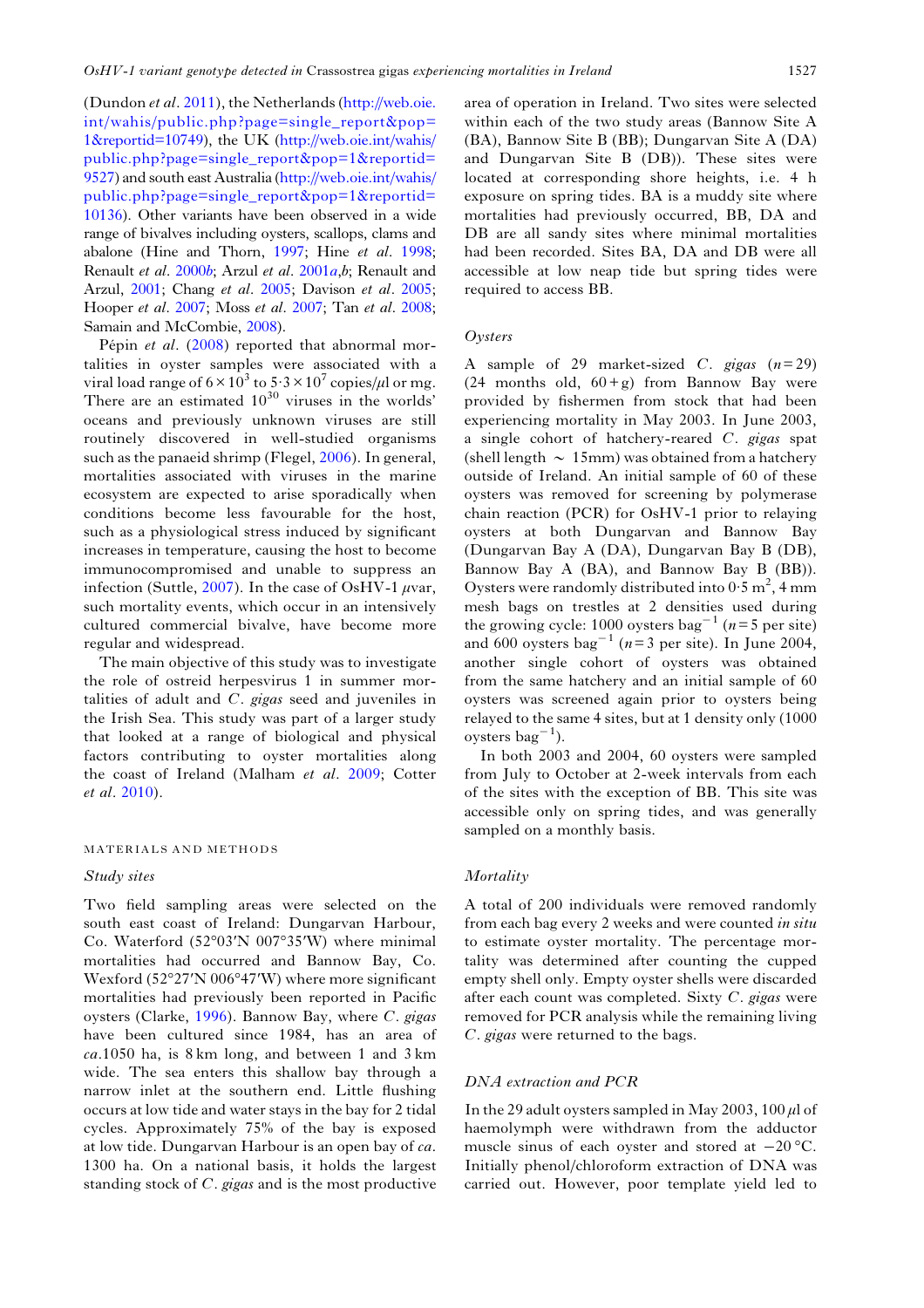

Fig. 1. Mean mortality (%) in Crassostrea gigas at Irish sites in 2003.



Fig. 2. Mean mortality (%) in Crassostrea gigas at Irish sites in 2004.

difficulties with direct sequencing, which resulted in subsequent DNA being extracted from the frozen haemolymph using 10% chelex resin (Sigma-Aldrich) (Walsh et al. 1991; Lynch et al. 2010). Gill samples  $(n=60)$  were collected from the initial spat samples in 2003 and 2004 and on each subsequent sampling date and frozen at −20 °C. Initially, DNA was extracted using the phenol/chloroform extraction method (Winnepenninckx et al. 1993); however, similar issues with the template yield led to difficulties with direct sequencing. DNA was extracted from the corresponding paraffin-embedded tissue of a subsample of individuals (Dungarvan Bay  $(n=32)$ , Bannow Bay  $(n=31)$ ) which had all amplified products in the original PCR. Deparaffinization of the tissue was carried out (Shi et al. 2002) and DNA extractions were undertaken using protein precipitate and cell lysis using the QIAamp DNA Mini Kit  $(Qiagen^{\tau M})$ .

Screening for OsHV-1 was carried out using the C2/C6 primers and PCR conditions of Renault and Arzul (2001) using a Promega dNTP mix and a Thermo Hybaid PCR express thermal cycler. This PCR identifies oyster herpes DNA (709 bp expected product size) in region C, which encodes for 2

proteins of unknown function. As this region of the genome has proven to be variable and diagnostic in previous studies of OsHV-1 type viruses (Arzul et al.  $2001a, b$ ; Segarra et al.  $2010$ ) the present study focused on this region. Both negative and positive controls were included in each PCR, viral OsHV-1 DNA samples from heavily infected C. gigas prepared in 100 ng/l in TE buffer were used as positive controls, and deionized distilled water was used as a negative control.

Amplified PCR products from the chelex-extracted adult haemolymph and both spat subsamples were excised from the gel and products were pooled to increase the DNA concentration, 3–4 oysters approximately per pool keeping sites and adult and spat samples separate, and DNA was isolated and purified using the QiaQuick gel extraction kit (Qiagen™) prior to direct sequencing (MWG eurofins).

#### Construction of phylogenetic tree

Ten pooled PCR products from 33 individuals: 3 pooled samples representing 11 oysters from Dungarvan Harbour seed and juveniles, 3 pooled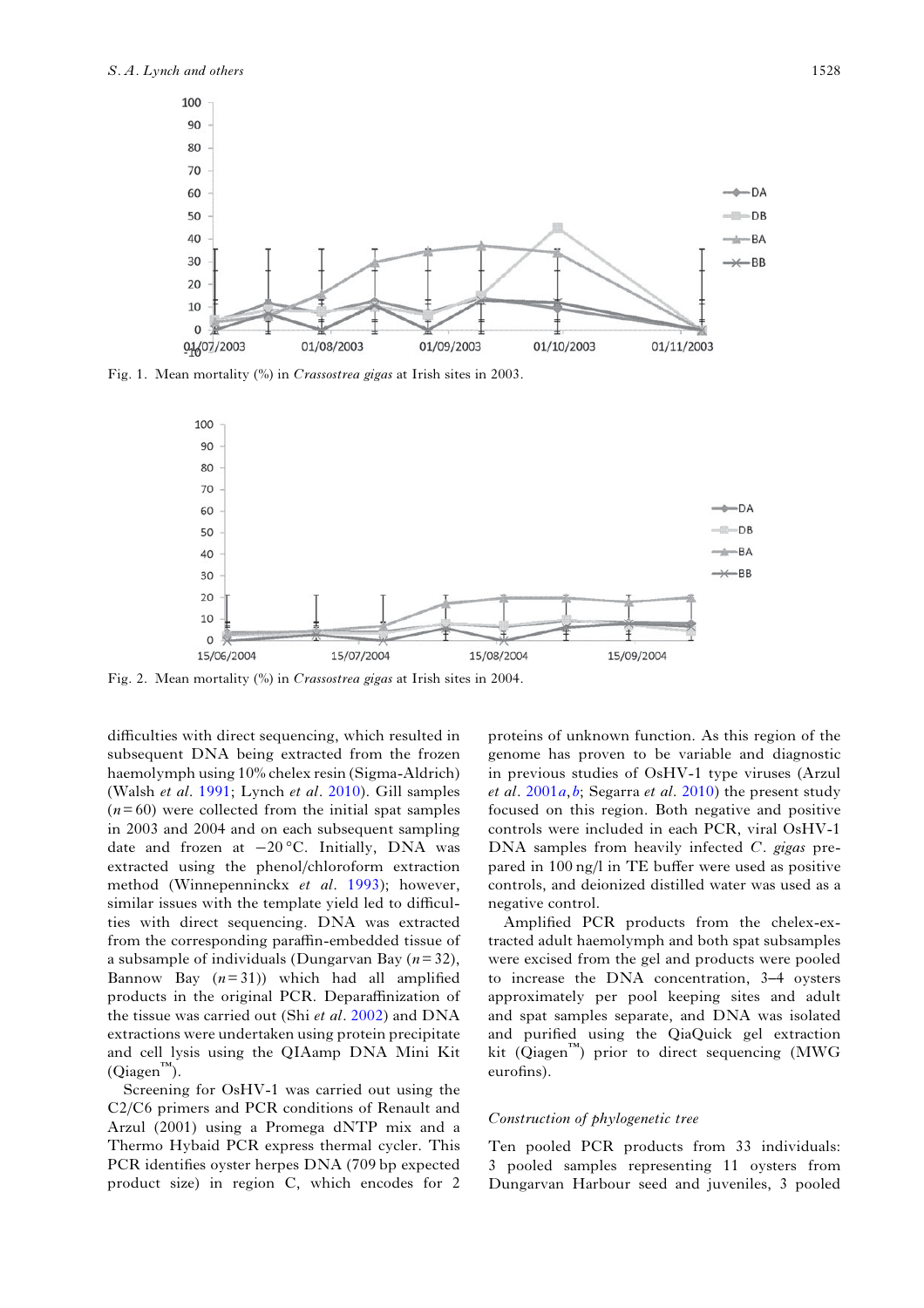Table 1. Results (% positive) from cPCR screening of Crassostrea gigas samples ( $n=60$ ) from Bannow Bay and Dungrvan Bay in 2003

| Sample date | DА             | DВ            | ВA | ВB |
|-------------|----------------|---------------|----|----|
| 02/07/03    | 71             | 0             |    |    |
| 29/07/03    |                | 0             |    |    |
| 30/07/03    |                |               | 25 |    |
| 12/08/03    |                | $\mathcal{L}$ |    |    |
| 13/08/03    |                |               | 70 | 30 |
| 09/09/03    | 5              | 28            |    |    |
| 29/9/03     | 16             | 5             |    |    |
| 06/11/03    | $\mathfrak{D}$ | 2             |    |    |
| 07/11/03    |                |               |    | 53 |

— Sample not screened.

samples representing 10 oysters from Bannow Bay seed and juveniles and 4 pooled samples representing 12 individuals from the adult oysters, were directly sequenced. Six sequences (forward and reverse) were obtained for each of the Dungarvan Harbour and Bannow Bay seed and juveniles and 8 sequences (forward and reverse) were obtained from the adult C. gigas at Bannow Bay. Individual sequences were manually trimmed to have the same sequence length. The forward and reverse sequence reads were aligned using the ClustalW algorithm (Geneious v.5.1.3, [www.geneious.com](http://www.geneious.com), using the default options). The consensus sequence, based only on sequence for which both strands were present, of each alignment was matched against the National Centre for Biotechnology Information (NCBI) nucleotide database with BLASTn (Basic Local Alignment Search Tool) to confirm that the sequences were similar from the OsHV-1 genome. Alignments were edited to count each putative indel as one mutational tranversion (transition/transversion ratio of 0·1288) and the phylogenetic relationship among sequence variants was visualised using a Maximum Likelihood tree, with 1000 bootstraps, based on the Kimura 2 parameter model (Kimura, 1980) distances using the software package MEGA v.5.05 (Tamura et al. 2011).

## RESULTS

# **Mortality**

The percentage mortality was not quantified in the adult market-sized oysters but the oyster farmers had reported approximately 10% mortalities in the stocks at the time of sampling. During summer 2003, percentage mortality in the seed and juveniles varied from 14·2% in DA to 45% in DB. There was greater mortality in the higher density bags (1000 oysters bag-1) early in the season; however, there was no significant effect of density on mortality at the end of the sampling period (ANOVA  $P=0.06$ ) (Fig. 1). Mortality levels were much lower in 2004 varying from  $8\%$  at BB to  $19.8\%$  in BA (Fig. 2).

Table 2. Results (% positive) from cPCR screening of Crassostrea gigas samples ( $n=60$ ) from Bannow Bay and Dungrvan Bay in 2004

| Sample date | DА | DВ | ВA                | ВB |
|-------------|----|----|-------------------|----|
| 20/07/04    | 0  |    |                   |    |
| 21/07/04    |    |    | $\left( \right)$  |    |
| 03/08/04    | 0  |    |                   |    |
| 04/08/04    |    |    | $\mathbf{\Omega}$ | 10 |
| 30/08/04    | 0  |    |                   |    |
| 31/08/04    |    |    | $\mathbf{\Omega}$ |    |
| 27/09/04    | 23 | 82 | $\left( \right)$  |    |

— Sample not screened.

#### PCR analysis

In the adult C. gigas haemolymph samples, products were originally amplified in 7% (2/29) of the oysters screened. In the PCR re-screening of the Chelex extracted adult C. gigas, DNA products of the expected size (709 bp) were amplified in 90% (26/29) of the sample.

The initial samples of C. gigas spat taken prior to relaying to both Irish locations in 2003 and 2004 were negative for OsHV-1 when screened by PCR. 900 and 960 individual seed and juvenile  $C$ . gigas were screened by PCR in 2003 and 2004 respectively (Tables 1 and 2). In 2003, products were amplified in 13 of the 15 sample periods (87%) screened. Products were initially observed in DA at 2 weeks (71% prevalence) and at all sites by 8 weeks post-relaying. Peaks in prevalence varied between sites at different times from a peak of 28% at DB in September to a peak of 71% at DA in July (Table 1). In 2004, products were amplified in 4 of the 16 samples (25%) screened. In 2004, it was 8 weeks post-relaying prior to positive results being obtained by PCR (DB and BB) and positive results were initially obtained in DA at 16 weeks post-relaying. No positive results were obtained from BA. The highest prevalence of OsHV-1 was observed in September 2004 at 16 weeks post-relaying at DB (82%) and at DA (23%). At BB, a single sample amplified products (10%) in August, 8 weeks post-relaying (Table 2).

In the PCR re-screening of the subsample of Dungarvan Harbour and Bannow Bay seed and juveniles in which DNA was extracted from paraffin-embedded tissue, products were visualized in 34% (11/32) of the Dungarvan Harbour sample and 32% (10/31) of the Bannow Bay sample.

Sequencing confirmed that the DNA sequences obtained from the adult oysters and the seed and juveniles at the two sites in Ireland were identical. In the BLASTn analysis, the Irish sequences (GenBank Accession number JQ963169) were similar to OsHV-1 (GenBank Accession number AY509253). Further, sequences were aligned and genetic variation was detected in the C region in the Irish OsHV-1  $\mu$ var sequences compared to all previously published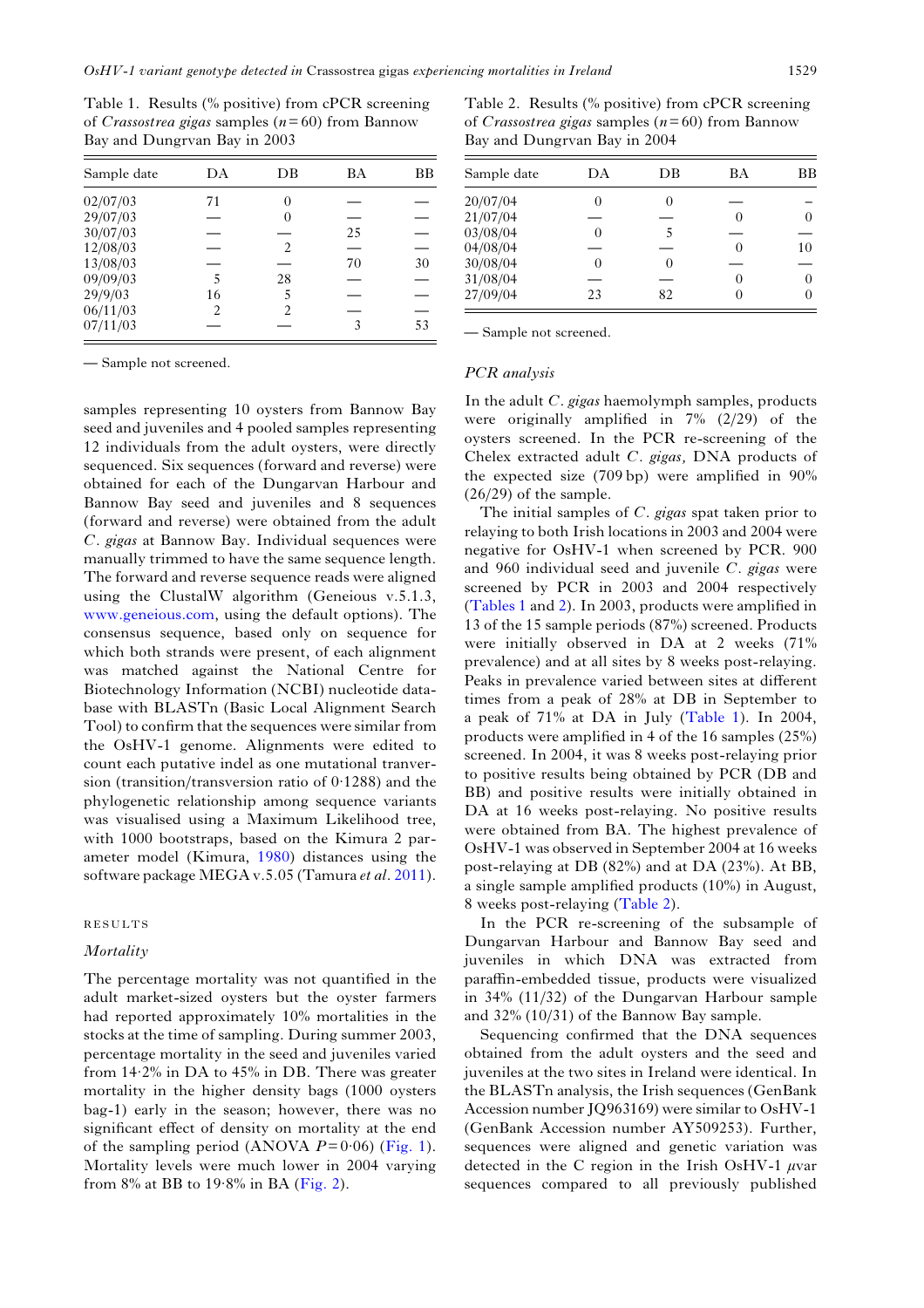#### S. A. Lynch and others 1530

|                        | 工口                                                                 | 20 | 30. | 40 | $\rightarrow$ $\circ$ | 60 |
|------------------------|--------------------------------------------------------------------|----|-----|----|-----------------------|----|
|                        |                                                                    |    |     |    |                       |    |
| GenBank                | ACAATCTAAAATTAAAAAÄCCACATGGGGG CCAAGGAATTTAAA CCCCGGGG AAAA        |    |     |    |                       |    |
| $A$ rzul               | ACAATCTAAAATTAAAAAAWCCACATCCCCC端CCAACCAATTTAAACCCCCCCCCAAAAA       |    |     |    |                       |    |
| Segarra                | ACAATCTAAAATTAAAAACWCCACATGGGGGECAAGGAATTTAAAGGCCCGGGGAAAAA        |    |     |    |                       |    |
| Irish                  | ACAATCTAAAATTAAAAAC CCACATGGGGG GCCAAGGAATTTAAAGCCCCGGGGAAAAA      |    |     |    |                       |    |
| GenBank                | AGTATAAATAGGCGCGATTTGTCAGTTTAGAATCATACCCACACACTCAATCTCGAGTAT       |    |     |    |                       |    |
| $\Lambda x \times u$ 1 |                                                                    |    |     |    |                       |    |
| Segarra                | ACTATAAATACCCCCCATTTCTCACTTTACAATCATACCCACAC --TCAATCTCCACTAT      |    |     |    |                       |    |
| Irish                  | AGTATAAATAGGCGCGATTTGTCAGTTTAGAATCATACCCACAC---TCAATCTCGAGTAT      |    |     |    |                       |    |
| GenBank                | ACCACAACTGCTAAATTAACAGCATCTACTACTACTACTACTACTACTACTGAAAAAATG       |    |     |    |                       |    |
| $A$ rzul               |                                                                    |    |     |    |                       |    |
| Segarra                |                                                                    |    |     |    |                       |    |
| $T_T \perp \approx 11$ | ACCACAACTGCTAAATTAACAGCATCTACTACTACTAC                             |    |     |    | TG AAAAATG            |    |
| GenBank                |                                                                    |    |     |    |                       |    |
| $A r = 11$             | CACCOPPPCACACA DA PPPPCCACOPPCACO A ACCO APOACAPCACCACO ACCACCACO  |    |     |    |                       |    |
| Segarra                |                                                                    |    |     |    |                       |    |
| Irish                  |                                                                    |    |     |    |                       |    |
| GenBank                | TTCATCAACCAGACGAGGTTAACATGCGACATTTGTAAAGAGCTCGTCTCTTTCGATTGC       |    |     |    |                       |    |
| $\n  n$                | TTCATCAACCAGACGAGGTTAACATGCGACATTTGTAAAGAGCTCGTCTTTTTCGATTGC       |    |     |    |                       |    |
| Scgarra                | TTCATCAACCAGACCAGCTTAACATGCGACATTTGTAAAGAGCTCCTCTCTTTCAATTGC       |    |     |    |                       |    |
| T r i s h              | TTCATCAACCAGACGAGGTTAACATGCGACATTTGTAAAGAGCTCGTCTCTTTCAATTGC       |    |     |    |                       |    |
| GenBank                | GAAGATAAAGTCGTGGCATCATTGGCTGCAGTCAGATCTGACATACCCATAGAAGTCACG       |    |     |    |                       |    |
| $A$ rzul               | CA-CAPAAACPCCPC-CAPCAPPC-CPCCACPCACAPCPCACAPACC-APACA-CPCACC       |    |     |    |                       |    |
| Segarra                | AAAGATAAAGTOGTGGCATATOATTGGCTGCTGCAGTOAGATOTGACATATACOOATAGAAGTOAC |    |     |    |                       |    |
| Irish                  | AAAGATAAAGTCGTGGCATCATTGGCTGCAGTCAGATCTGACATACCCATAGAAGTCACG       |    |     |    |                       |    |

Fig. 3. Aligned DNA sequences of the C region amplified by the C2/C6 primer pair. Sequences were edited to show identical sequence length. Note the indels at 20 and 32 bp when comparing the French and Irish Sequences. Sequences are coded as follows; GenBank Accession number AY509253, Davison et al. 2005); OsHV-1 var (Arzul et al. 2001a, b); OsHV-1 μvar (Segarra et al. 2010); and Irish variant genotype (GenBank Accession number JQ963169).



Fig. 4. Maximum likelihood tree showing the phylogentic (Kimura 2 parameter model distances) relationship among four OsHV-1 sequence variants, using all available variability. Sequences are coded as follows; GenBank, (GenBank Accession number Y509253, Davison et al. 2005); Arzul, (Arzul et al. 2000  $(a, b)$ ; Segarra, (Segarra et al. 2010); and Irish variant genotype (GenBank Accession number JQ963169).

sequences (i.e. GenBank Accession number AY509253, Arzul et al. 2001a,b; Segarra et al. 2010, Fig. 3). The Irish sequence was almost identical to the OsHV-1  $\mu$ var strain recently identified in France (Segarra et al. 2010) and now epizootic in Europe. The differences consisted of 1 nucleotide deletion (adenine/thymine) and 1 nucleotide insertion (guanine/cytosine) over the entire 360 bp (Fig. 3) indicating a new variant genotype at the Irish sites. This sequence has a deletion at 20 bp from the 5′ end which is shared with the French strain (Arzul *et al.* 2001*a, b*) but was absent in the AY509253 and OsHV-1 μvar variants. In addition, the Irish OsHV-1  $\mu$ var variant genotype shows an insertion (guanine/cytosine) at 32 bp from the 5′end of the fragment, which is not present in any of the three French strains. In the Maximum Likelihood tree (Fig. 4), OsHV-1  $\mu$ var and the Irish OsHV-1 μvar variant genotype are closely related. The phylogenetic relationship between OsHV-1 μvar and the Irish OsHV-1  $\mu$ var variant genotype showed good bootstrap support (85%. cf. Fig. 4).

#### DISCUSSION

In this study, an undescribed Irish OsHV-1  $\mu$ var variant genotype was detected at 2 Irish C. gigas cultivation sites and was associated with on-going mortalities. The phylogenetic relationship among the 4 variants of OsHV-1 (Figs 3 and 4) shows that OsHV-1  $\mu$ var and the Irish variant genotype are most similar to each other. OsHV-1  $\mu$ var was described as a new OsHV-1 variant genotype based on 5 deletions (including a deletion of 4 microsatellite motifs; TAC) in the C region compared to OsHV-1. These deletions are also present in the Irish OsHV-1  $\mu$ var variant genotype with an additional 2 indels. These additional indels observed in the Irish variant genotype were not present in OsHV-1  $\mu$ var. Although, the 2 indels this study observed do not permit for strong conclusions about which virus variant is derived from which further sequence information is needed before a strong analysis of the relationship between OsHV-1  $\mu$ var and the Irish variant genotype can be established. However, the presence of 2 additional indels in the Irish OsHV-1  $\mu$ var could suggest that it may be derived from OsHV-1  $\mu$ var and represent a new variant of the virus. Alternatively, OsHV-1  $\mu$ var is derived from the Irish OsHV-1  $\mu$ var variant genotype, although that would demand that the 2 indels observed in the Irish variant genotype are ancestral for the clade containing OsHV-1  $\mu$ var and the Irish variant genotype, and have consequently been lost in OsHV-1  $\mu$ var. It is not clear if the Irish OsHV-1  $\mu$ var variant genotype differs from OsHV-1  $\mu$ var in virulence, tissue tropism etc. and it is obvious that more research is needed to confirm any biologically significant differences between the variant genotypes. Nevertheless, the close resemblance to OsHV-1  $\mu$ var in oysters sampled prior to 2008 in France (Segarra et al. 2010) may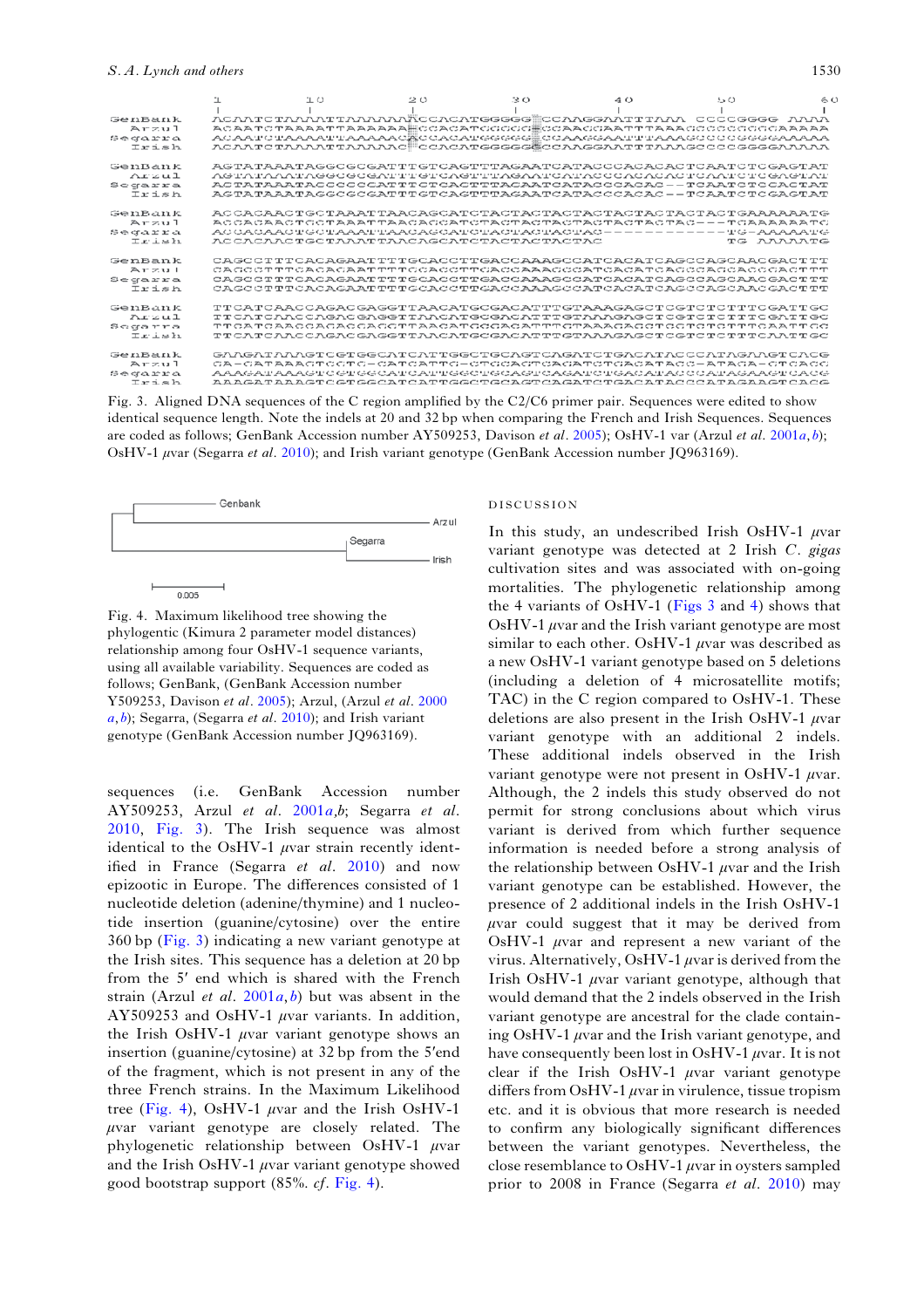indicate that OsHV-1  $\mu$ var has been present for longer than thought, but had escaped detection until 2008. While the Irish OsHV-1  $\mu$ var variant genotype represents a previously undocumented strain, there is no information of its biology being different than that of OsHV-1  $\mu$ var and future studies should examine additional areas of its genome and study the pathology to elucidate potential biological differences among the strains/genotypes. Herpes-like particles were detected by chance in a marine fungoid protist (thraustochytrid-like organism) (Arzul et al. 2001) and it has been suggested by Hurst *et al.* (2011) that marine protists may possibly act as vectors and/hosts for OsHV-1. A higher number of viruses are found in shallower coastal waters as more host organisms are available (Suttle, 2007).

In this study, an Irish OsHV-1  $\mu$ var variant genotype was detected in both adult C. gigas and C. gigas seed and juveniles. A lower percentage of seed and juveniles was observed to be infected compared to the adult oysters; however, the seed and juveniles had only been exposed for several weeks and months while the adult  $C$ . gigas had been at the Irish site for several years and screening indicated that no OsHV-1 or variant sequences were detected in initial samples of spat screened prior to relaying. It has been reported that C. gigas older than 18 months can be a source of the OsHV-1 and variants (European Food Safety Authority, 2010). Previous studies have shown that OsHV-1 can persist in surviving adult  $C$ . gigas following primary infection (Arzul et al. 2002; Lipart and Renault, 2002; Renault, 2008; Hurst et al. 2011) and it is recommended that movements and mixing of different age groups should be avoided (European Food Safety Authority, 2010).

The mortalities at both sites were associated with a complex aetiology including elevated temperature, nutrient and plankton levels (Malham et al. 2009; Cotter et al. 2010). Malham et al. (2009) demonstrated that oysters exposed to the environmental conditions recorded in this study were immunocompromised. A combination of these unfavourable environmental factors may have made the oysters more susceptible to the Irish OsHV-1  $\mu$ var variant genotype and eventually succumb to infection.

## ACKNOWLEDGEMENTS

The authors thank Cliff Cunningham for help with constructing the phylogenetic tree. Many thanks to the shellfish growers who provided the shellfish material for this study.

#### FINANCIAL SUPPORT

The project was part funded by the European Regional Development Fund (ERDF) through the Ireland Wales programme (INTERREG 4A) and the Beaufort Marine Research Award in Fish Population Genetics funded by the Irish Government under the Sea Change Programme.

#### REFERENCES

Arzul, I., Renault, T., Lipart, C. and Davison, A. J. (2001a). Evidence for interspecies transmission of oyster herpesvirus in marine bivalves. Journal General Virology 82, 865–870.

Arzul, I., Nicolas, J.-L., Davison, A. J. and Renault, T. (2001b). French scallops: a new host for Ostreid herpesvirus-1. *Virology* 290, 342-349.

Arzul, I., Renault, T., Thebault, A. and Gérard, A. (2002). Detection of oyster herpesvirus DNA and proteins in asymptomatic Crassostrea gigas adults. Virus Research 84, 151–160.

Beattie, J. H., Chew, K. K. and Hershberger, W. K. (1980). Differential survival of selected strains of Pacific oysters (Crassostrea gigas) during summer mortality. Proceedings of National Shellfish Association 70, 184–189.

Burge, C. A., Griffin, F. J. and Friedman, C. S. (2006). Mortality and herpesvirus infections of the Pacific oyster Crassostrea gigas in Tomales Bay, California, USA. Diseases of Aquatic Organisms 72, 31–43.

Burge, C. A., Judah, L. R., Conquest, L. L., Griffin, F. J., Cheney, D. P., Suhrbier, A., Vadopalas, B., Olin, P. G., Renault, T. and Friedman, C.S. (2007). Summer seed: the influence of oyster stock, planting time, pathogens and environmental stressors. Journal of Shellfish Research 26, 163–172.

Berthelin, C., Kellner, K. and Mathieu, M. (2000). Storage metabolism in the Pacific oyster (Crassostrea gigas) in relation to summer mortalities and reproductive cycle (West Coast of France). Comparative Biochemistry and Physiology. B. Biochemistry and Molecular Biology 125, 359–369.

Chang, P. H., Kuo, S. T., Lai, S. H., Yang, H. S., Ting, Y. Y., Hsu, C. L. and Chen, H.C. (2005). Herpes-like virus infection causing mortality of cultured abalone Haliotis diversicolor supertexta in Taiwan. Diseases of Aquatic Organisms 65, 23–27.

Clarke, D. (1996). Unexpected setbacks to expanding Crassostrea gigas industry. Aquaculture Ireland, Yearbook 1995–1996, pp. 34–36.

Comps, M. and Cochennec, N. (1993). A Herpes-like virus from the European oyster Ostrea edulis L. Journal of Invertebrate Pathology 62, 201–203.

Cotter, E., Malham, S. K., O'Keeffe, S., Lynch, S. A., Latchford, J. W., King, J. W., Beaumont, A. R. and Culloty, S. C. (2010). Summer mortality of the Pacific oyster, Crassostrea gigas, in the Irish Sea: The influence of growth, biochemistry and gametogenesis. Aquaculture 303, 8–21.

Davison, A. J., Trus, B. L., Cheng, N., Steven, A. C., Watson, M. S., Cunningham, C., Le Deuff, R. M. and Renault, T. (2005). A novel class of herpesvirus with bivalve host. Journal of General Virology 86, 41–53.

Davison, A. J., Eberle, R., Ehlers, B., Hayward, G. S., McGeoch, D. J., Minson, A. C., Pellet, P. E., Roizman, B., Studdert, M. J. and Thiry, E. (2009). The order Herpesvirales. Archives of Virology 154, 171–177.

Dégremont, L., Boudry, P., Soletchnik, P., Bédier, E., Ropert, M., Huvet, A., Moal, J. and Samain, J. F. (2003). Genetic basis of summer mortality in juvenile cupped oysters. Journal of Shellfish Research 22, 327–333.

Dégremont, L., Bédier, E., Soletchnik, P., Ropert, M., Joly, J. P., Huvet, A., Moal, J., Samain, J. F. and Boudry, P. (2005). Relative importance of family, site, and field placement timing on survival, growth and yield of hatchery-produced Pacific oyster spat (Crassostrea gigas). Aquaculture 249, 213–229.

Dégremont, L., Ernande, B., Bedier, E. and Boudry, P. (2007). Summer mortality of hatchery-produced Pacific oyster spat (Crassostrea gigas) I. Estimation of genetic parameters for survival and growth. Aquaculture 262, 41–53.

Dundon, W. G., Arzul, I., Omnes, E., Robert, M., Magnabosco, C., Zambon, M., Gennaria, L., Toffan, A., Terregino, C., Capua, I. and Arcangeli, G. (2011). Detection of Type 1 Ostreid herpes variant (OsHV-1 uvar) with no associated mortality in French-origin Pacific cupped oyster Crassostrea gigas farmed in Italy. Aquaculture 314, 49–52.

European Food Safety Authority (EFSA) (2010). Scientific Opinion on the increased mortality events in Pacific oysters, Crassostrea gigas. EFSA Journal 8, 1894. [www.efsa.europa.eu](http://www.efsa.europa.eu)

Flegel, T. W. (2006). Detection of major penaeid shrimp viruses in Asia, a historical perspective with emphasis on Thailand. Aquaculture 258, 1–33.

Friedman, C. S., Estes, R. M., Stokes, N. A., Burge, C. A., Hargove, J. S., Barber, B. J., Elston, R. A., Burreson, E. M. and Reece, K. S. (2005). Herpes virus in juvenile Pacific oysters Crassostrea gigas from Tomales Bay, California, coincides with summer mortality episodes. Diseases of Aquatic Organisms 63, 33–41.

Glude, J. B. (1975). A summary report of the Pacific Coast oyster mortality investigations 1965–1972. Proceedings of the Third U.S.-Japan Meeting on Aquaculture at Tokyo, Japan, October 15–16, 1974. p.28.